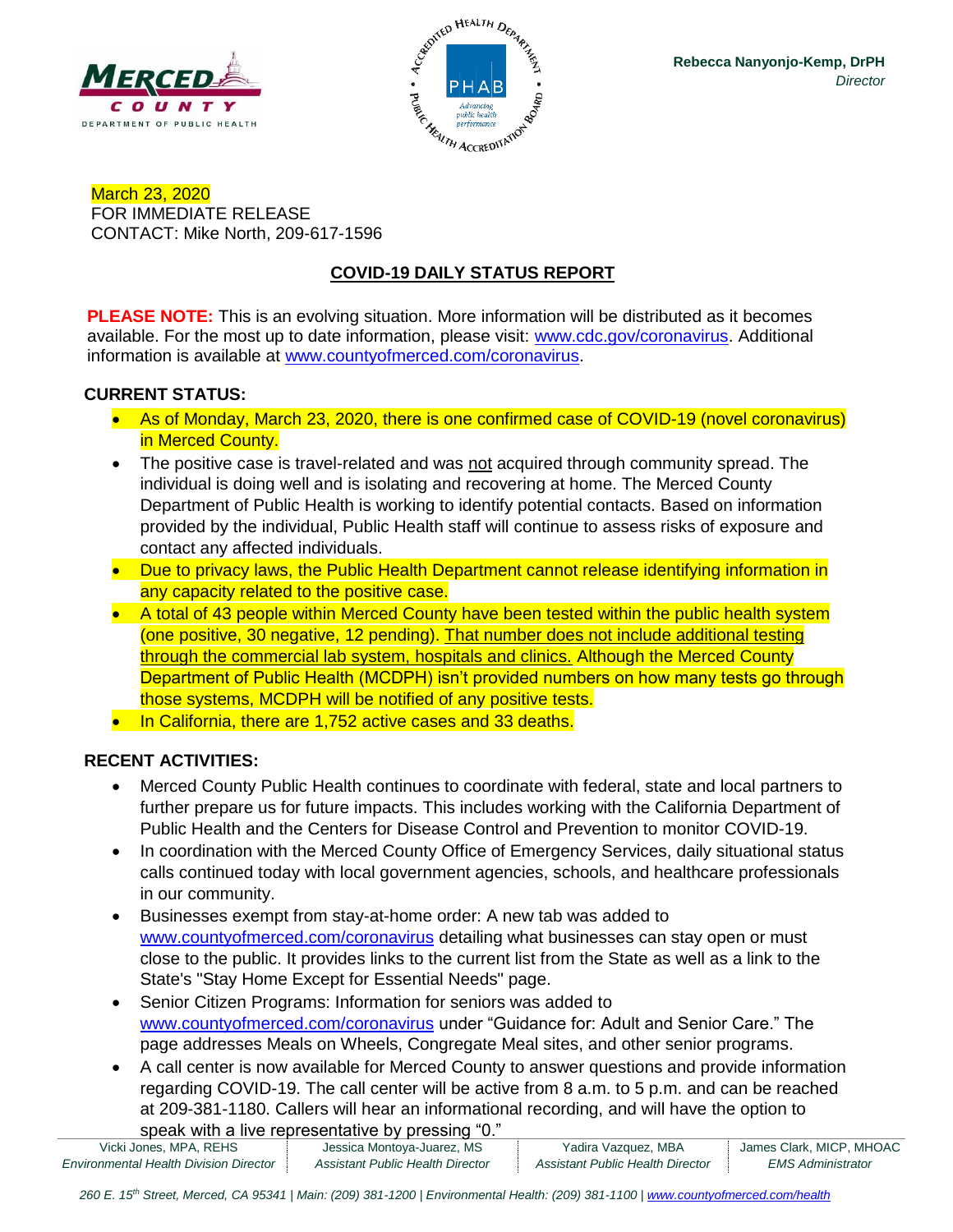- On March 19, Governor Gavin Newsom announced Executive Order N-33-20, asking California residents to stay at home. On March 20, Merced County's Health Officer also issued an Order directing County residents to remain in their places of residence except to perform or receive essential services.
- Merced County will continue providing essential government services in a manner that decreases the risk of spreading COVID-19. For this reason, effective March 23, 2020, various County Departments have temporarily changed access to their in-person services. See [www.countyofmerced.com/coronavirus](http://www.countyofmerced.com/coronavirus) for details.
- The Merced County Office of Emergency Services and Merced County Department of Public Health proclaimed a local and public health emergency March 13 in order to help address the outbreak. The Board of Supervisors ratified those actions during a March 16 special meeting.
- The Merced County Public Health Department Operations Center was opened Jan. 27, 2020 (57 days) in order to prepare for COVID-19 in and around our community. The Merced County Emergency Operations Center is activated at a Level 1.

### **COVID-19 TESTING UPDATE FROM PUBLIC HEALTH:**

- Within the public health system, every person who has met CDC criteria for severe disease within Merced County has been tested.
- Testing has been limited across the state of California, as noted multiple times by state officials as a barrier to response.
- Public Health is actively identifying other methods to enhance testing capability for providers throughout the community and increase testing county-wide. We will continue to be notified should positive tests come through either system (public health or commercial).

#### **COVID-19 SYMPTOMS AND PRECAUTIONS:**

- Coronavirus symptoms include: mild to severe respiratory illness, fever, cough and difficulty breathing. If symptoms develop, individuals should stay at home to limit exposure to others.
- Persons who have recently traveled to China, Japan, South Korea, Iran, or Italy, or who have had contact with a person with possible COVID-19 infection and have the above symptoms should call their local health department or health care provider immediately.
- Do not go to your provider's office without calling ahead. Do not call 911 for suspected COVID-19 unless you are having a medical emergency.
- During the flu season, there are steps you can take to protect your health and the health of those around you:
	- o Wash your hands regularly with soap and water for 20 seconds.
	- o Avoid touching your eyes, nose, or mouth with unwashed hands.
	- o Avoid close contact with people who are sick.
	- $\circ$  Stay away from work, school or other people if you become sick with respiratory symptoms such as fever and cough.
	- o Cover sneezes or coughs with a tissue, then throw the tissue in the trash.

## **ADDITIONAL RESOURCES:**

- **Sign up for COVID-19 alerts[:www.countyofmerced.com/coronavirus](http://www.countyofmerced.com/coronavirus)**
- Merced County Public Health COVID-19 **Information Webpage**:
	- o [www.countyofmerced.com/coronavirus](http://www.countyofmerced.com/coronavirus)
- Merced County Public Health **Information Line**:
	- o 209-381-1180 (English, Spanish, and Hmong).
- **Email** COVID-19-specific questions to Merced County Public Health:
	- o COVID19@countyofmerced.com.